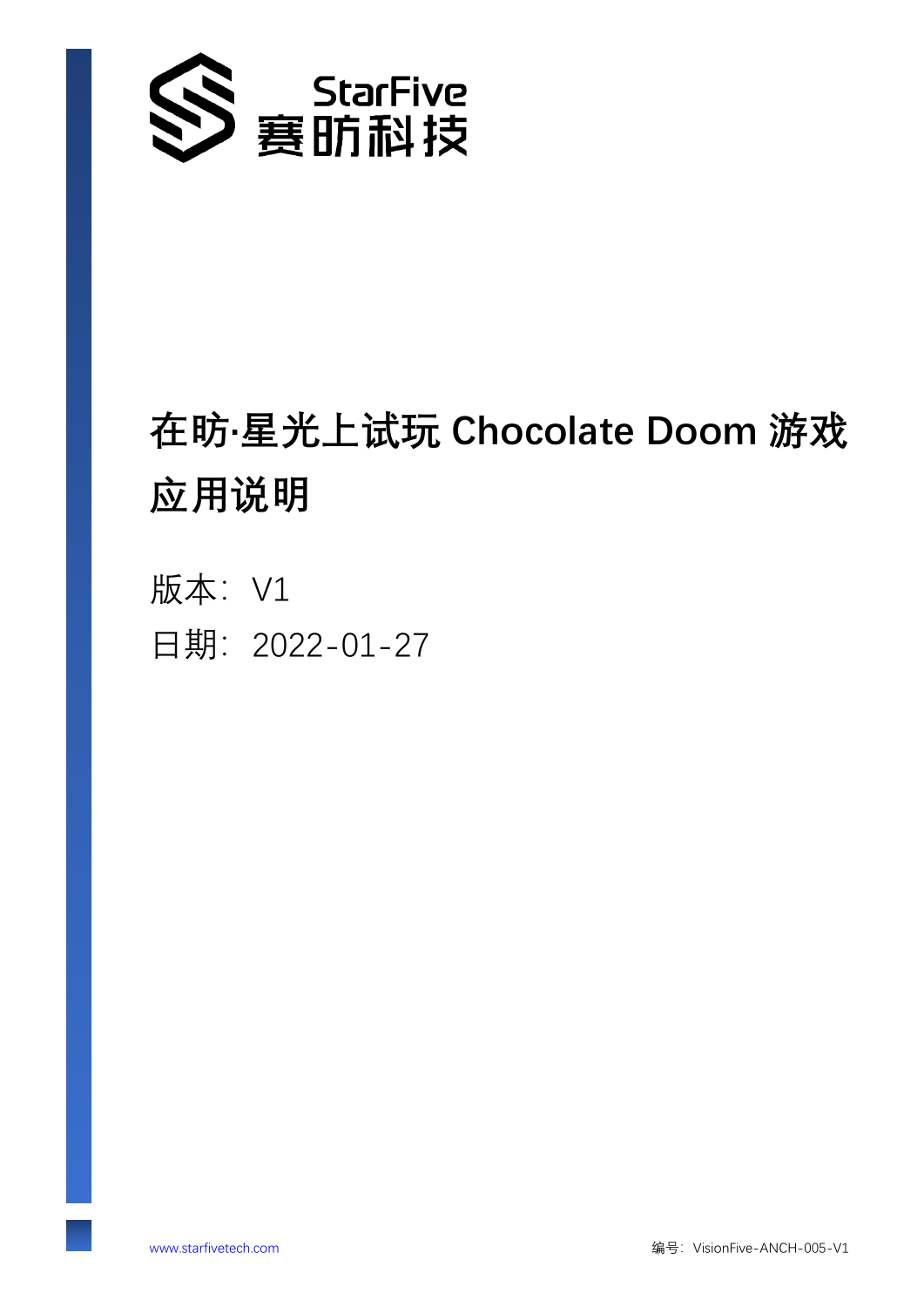#### **版权注释**

版权 © 上海赛昉科技有限公司 2018-2022。版权所有。

本文档中的信息均基于"视为正确"提供,可能包含部分错误。内容可能因产品开发而定期 更新或修订。上海赛昉科技有限公司(以下简称"赛昉科技")保留对本协议中的任何内容 进行更改的权利,恕不另行通知。

赛昉科技明确否认任何形式的担保、解释和条件,无论是明示的还是默示的,包括但不限 于适销性、特定用途适用性和非侵权的担保或条件。

赛昉科技无需承担因应用或使用任何产品或电路而产生的任何责任,并明确表示无需承担 任何及所有连带责任,包括但不限于间接、偶然、特殊、惩戒性或由此造成的损害。

本文件中的所有材料受版权保护,为赛昉科技所有。不得以任何方式修改、编辑或断章取 义本文件中的信息,本文件或其任何部分仅限用于内部使用或教育培训。使用文件中包含 的信息,所产生的风险由您自行承担。赛昉科技授权复制本文件,前提是您保留原始材料 中包含的所有版权声明和其他相关声明,并严格遵守此类条款。本版权许可不构成对产品 或服务的许可。 任何及所有连带责任,包括他不限于间接、调然、标准或性或由此造成的调告。<br>本文件中的所有材料受版权保护,为赛时科技所有、不得以任何方式修改、编辑或事实中中的有材料受版权保护,为赛时科技所有、不得以任何方式修改、编辑或事实中中的有材料受版权保护,为赛时科技所有、不得以任何方式修改、编辑或所有等。<br>本文件中的所有材料受版权保护,为赛时科技授权复制本文件、前提是资保留原始材料,<br>的信息,所产生的风险由原因是,并严格遵守此类条款。本版权许可不构成对

#### **上海赛昉科技有限公司**

地址: 浦东新区盛夏路 61 弄张润大厦 2 号楼 502 上海市,201203,中国

网站: [www.starfivetech.com](http://www.starfivetech.com/)

邮箱: [sales@starfivetech.com](mailto:sales@starfivetech.com)(销售) [support@starfivetech.com](mailto:support@starfivetech.com)(支持)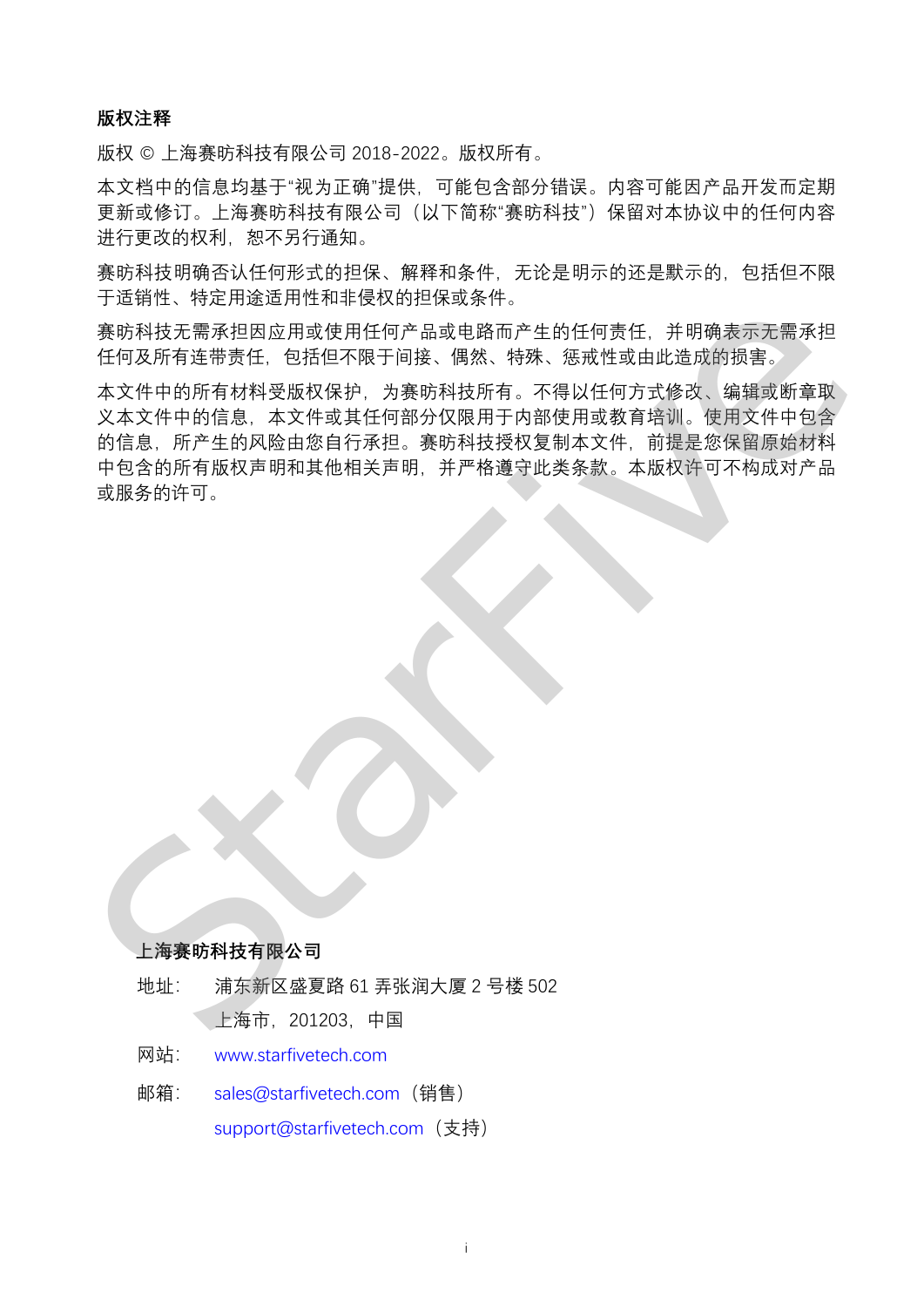# <span id="page-2-0"></span>**关于本手册**

**简介**

本文档主要为用户提供使用昉·星光在 Fedora 系统中试玩 Chocolate Doom 游戏所需的信息。 修订历史

| 版本 | 日期         | 修订       |
|----|------------|----------|
| V1 | 2022-01-27 | 第一次正式发布。 |
|    |            |          |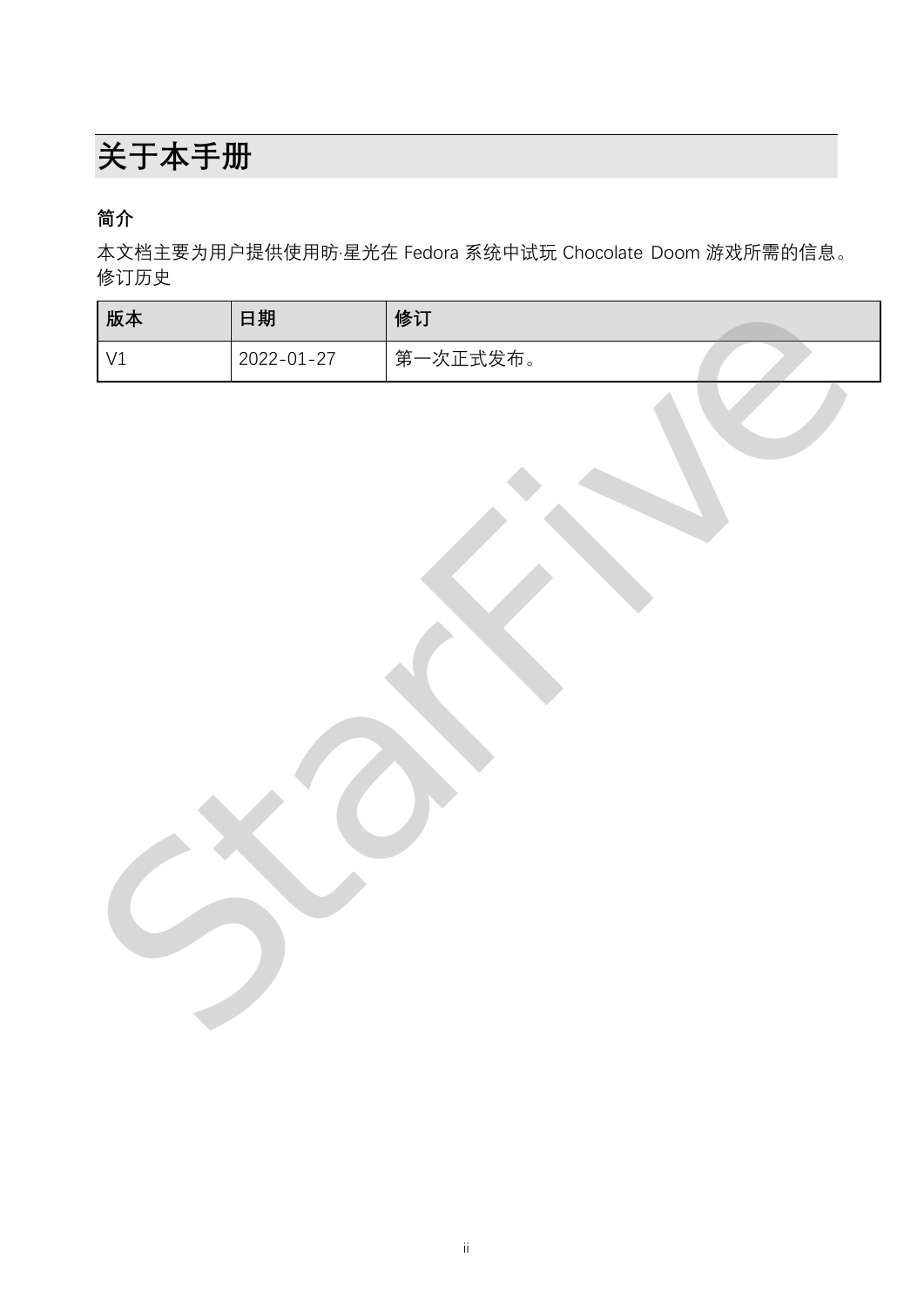## 目录

| 1 |    |  |
|---|----|--|
|   |    |  |
|   |    |  |
| 2 |    |  |
|   | 21 |  |
|   | 22 |  |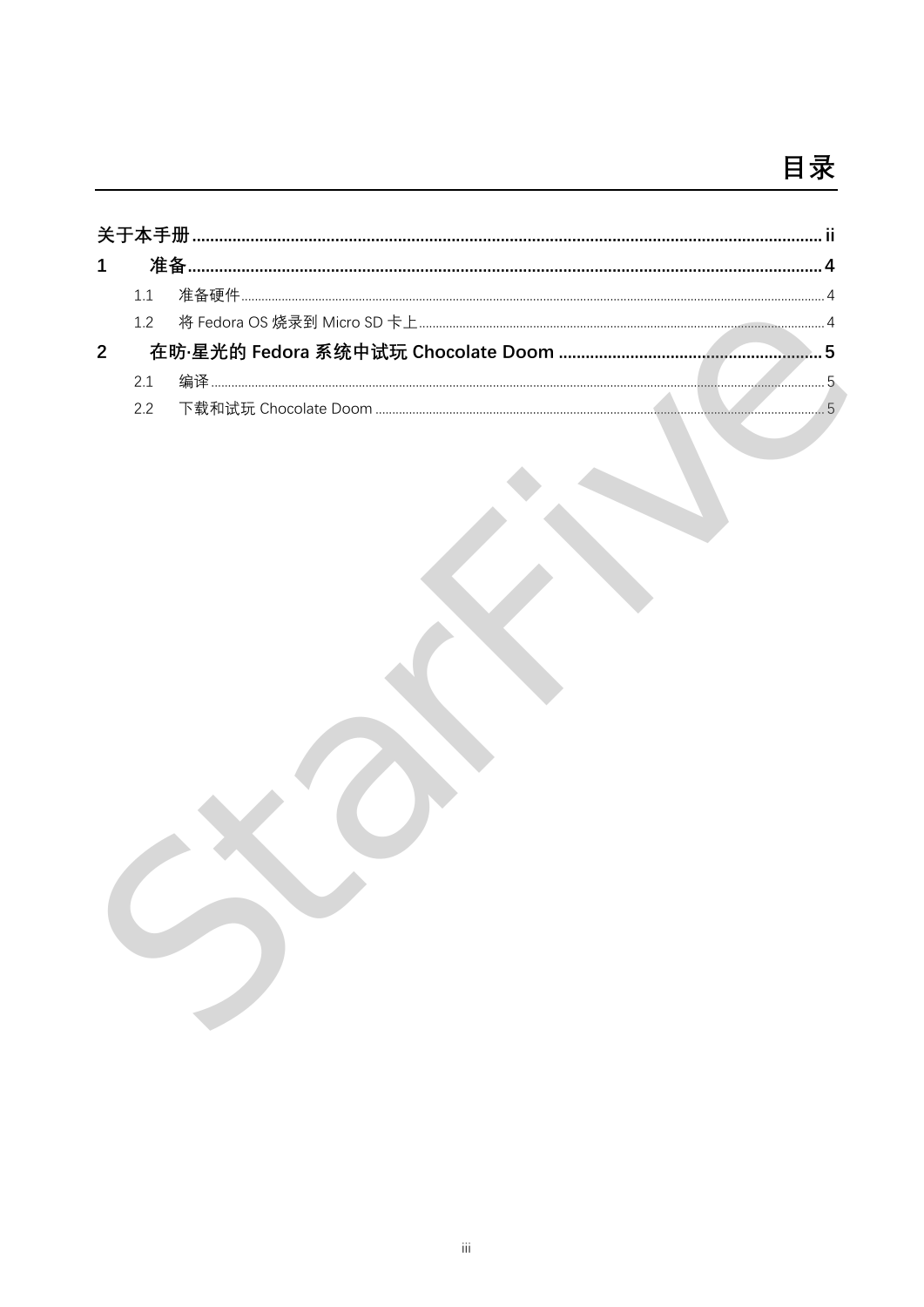### <span id="page-4-0"></span>**1 准备**

确保您已完成以下准备事项:

#### <span id="page-4-1"></span>**1.1 准备硬件**

您需要准备以下硬件:

- 昉·星光
- 16GB (或更大) 的 Micro SD 卡
- Micro SD 卡读卡器
- 计算机(PC/Mac/Linux)
- USB 转串口转换器 (3.3 V I/O)
- 网线
- 电源适配器(5 V/3 A)
- USB Type-C 转接线

### <span id="page-4-2"></span>**1.2 将 Fedora OS 烧录到 Micro SD 卡上**

现在我们需要将 Fedora (Linux 发行版) 烧录到 Micro SD 卡上, 这样它就可以在 VisionFive 上运行。按照《昉·星光单板计算机快速入门指南》中将"Fedora OS 烧录到 Micro SD 卡上"部分中的步骤操作 ・ 防圧 6GB(或更大)的 Micro SD 卡<br>- Micro SD 卡法卡器<br>- 计算机 (PC/Mac/Linux)<br>- USB 特串日转換器 (3.3 V/O)<br>- 网络 製造配器 (5 V/3 A)<br>- USB Type-C 转接线<br>- USB Type-C 转接线<br>- Micro SD 卡上<br>- Micro SD 卡上 Mac All Substant (航空大学版计算机供述入门指南) 中将 Fedora OS 烧录到 M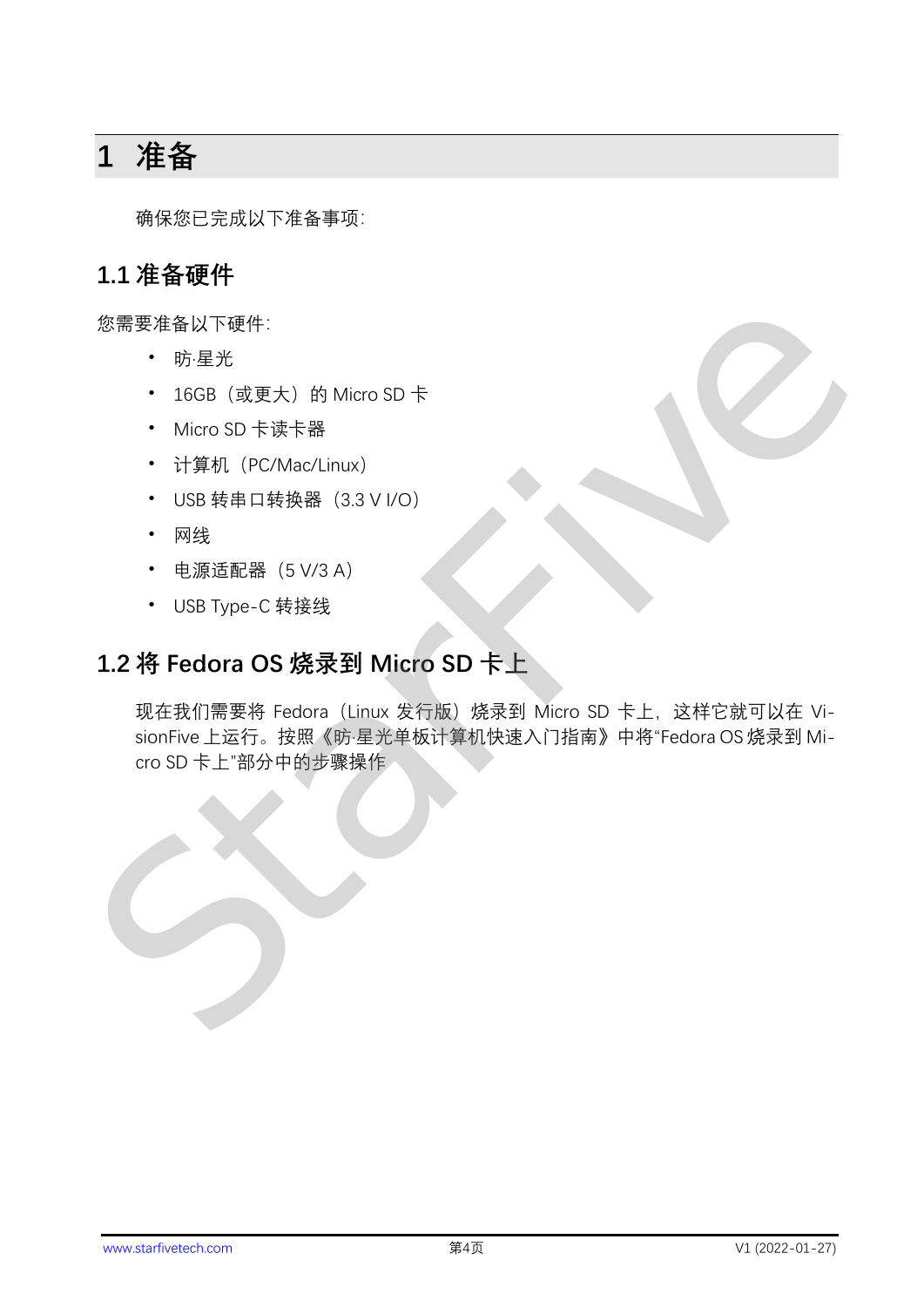### <span id="page-5-3"></span><span id="page-5-0"></span>**2 在昉·星光的 Fedora 系统中试玩 Chocolate Doom**

#### <span id="page-5-1"></span>**2.1 编译**

在昉·星光单板计算机的 Fedora 系统中, 执行如下命令, 以编译代码:

sudo dnf install SDL\*

 $cd$  ~

git clone https://github.com/JeremyAngCH/chocolate-doom.git

cd chocolate-doom

./autogen.sh

./configure

make && make install

mkdir -p ~/.local/share/chocolate-doom && cp \*.cfg ~/.local/share/chocolate-doom/.

### <span id="page-5-2"></span>**2.2 下载和试玩 Chocolate Doom**

1. 从以下网址下载游戏:Doom,并保存到昉·星光 Fedora 系统中的以下目录: /home/<User\_Name>/chocolate-doom。 ori<br>
git clone https://github.com/JeremyAngCH/chocolate-doom.git<br>
cd chocolate -doom<br>
/autogen.sh<br>
/configure<br>
make && make install<br>
mkdir -p ~/.local/share/chocolate-doom && cp - cfg ~/.local/share/chocolate -doom<br>
2.2

**信息:**

<User\_Name>为开发板的用户名。

2. 输入以下命令,开始游戏:

chocolate-doom -iwad DOOM1.WAD

**结果:**